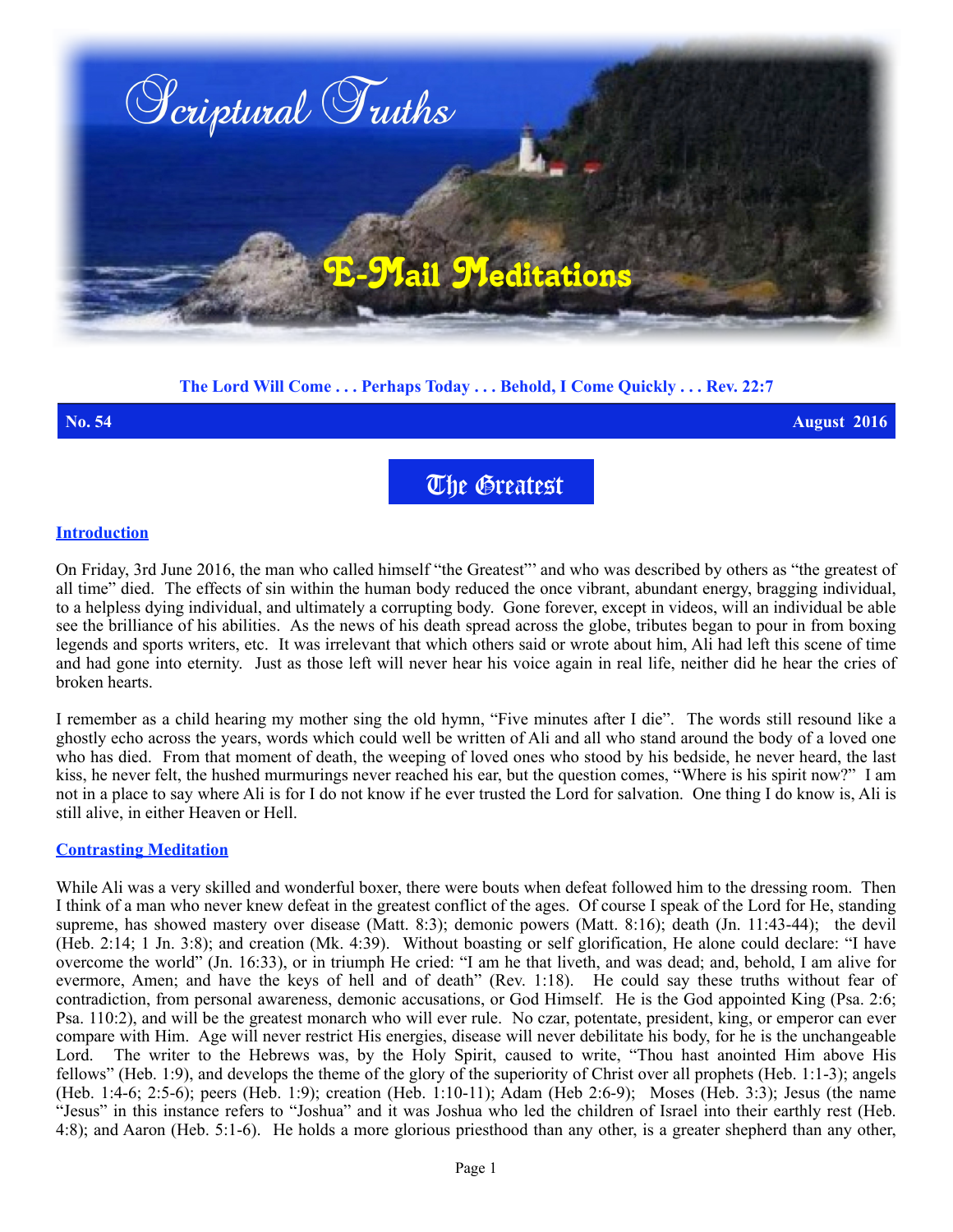and lives in the power of an indissoluble life. Irrespective of who the Lord is compared with, He stands unique, without peer, and will eternally be "The Greatest".

Matthews records three times when the Lord declares He is greater. Boldly the Lord makes these three statements concerning Himself: " One greater than the temple" is here (Matt. 12:6); "A greater than Jonas (Jonah) is here" (Matt 12:41); and "A greater than Solomon is here" (Matt. 12:42).

### 1) Christ is Greater than the Temple

The superiority of the Lord over the temple is manifested in several ways. He is greater in:

- a) His Perpetually:
	- i) The Lord is greater than the Temple, for the temple in which the Lord stood as was a replacement of the one previously destroyed, and the one the Lord stood in was destroyed in AD 70. In contrast to those, the temple of the Lord's body will never be destroyed. The Lord prophesied, "Destroy this temple (speaking of His body), and in three days I will raise it up" (Jn. 2:19).
- b) His Purity:
	- i) The temple was corrupted by man making it a place of merchandise and not of openness for prayer for all nations (Matt. 21:12-13). The body of the Lord was never defiled by man. The casual nonchalant attitude of the people never affected His zeal for God, the language of the common man never defiled His holy mind, the lust of the men never contaminated His spirit, soul or body. The Lord was holy at birth (Lk. 1:35); when bearing our sins, the sin offering was most holy (Lev. 6:25); in the tomb (Acts 2:27); and now as our High priest (Heb. 7:26).
- c) His Power:
	- i) The temple was a magnificent building but despite all the God given rituals and ceremonies within its walls, it could never give the guilty conscience peace or remove the condemnation of sin. It was a cold lifeless building without power. In contrast, the power of the Lord is the power of a living man who, by His sacrifice, has provided a once for all sacrifice (Heb. 10:10) which cleanses from all sin (1 Jn. 1:7-10); is an eternal redemption (Heb. 9:12); being a superior priest He functions in a superior place (Heb. 9:11); and by an oath from God is a Priest forever after the order of Melchisedec (Heb. 7:21).
- d) His Preparation:
	- i) Man built the temple but it was God who prepared a body for the Lord (Heb. 10:5).
	- ii) The body of our Lord was so like every other human and yet so very different. He was made in the "likeness of sinful flesh" (Rom. 8:3); "took part of flesh and blood" (Heb. 2:14), but unlike every other human being, His was a body which was conceived by the Holy Spirit and was born of a virgin. He alone was holy and void of any internal sin or distortedness due to sin. Prophetically He could say, "Thou art He that took me out of the womb" (Psa. 22:9; 71:6). There has been four types of manhood on the earth:
		- 1. Adam was innocent man
		- 2. Then after partaking of the forbidden fruit and since then, with the exception of the Lord, all have been fallen manhood
		- 3. The believer today is redeemed man
		- 4. But the Lord was holy humanity. Of Him alone it could be said, "That holy thing which shall be born of thee" (Lk. 1:35).

## 2) Greater than Jonas

a) General contrasts:

- i) Jonah disobeyed the Lord, the Lord never did. He was greater than Jonah in His obedience (Jon. 1:1-3; Heb. 10:9; Jn. 8:29).
- ii) Jonah tried to leave the people of Nineveh in their sins by disobeying the Lord, and under the condemnation of God, the Lord came to save individuals from the penalty of their sins (Jon. 1:3; Matt. 1:21).
- iii) Jonah was angry at God for removing the sheltering gourd from himself and providing shelter for the people of Nineveh (Jon. 4:1-2; 6-11).
- b) The Lord's specific contrast:
	- i) The contrast the Lord made, the typical resurrection by Jonah, and literal resurrection by the Lord (Jon. 2:10; Matt. 12:39, 40, 41).